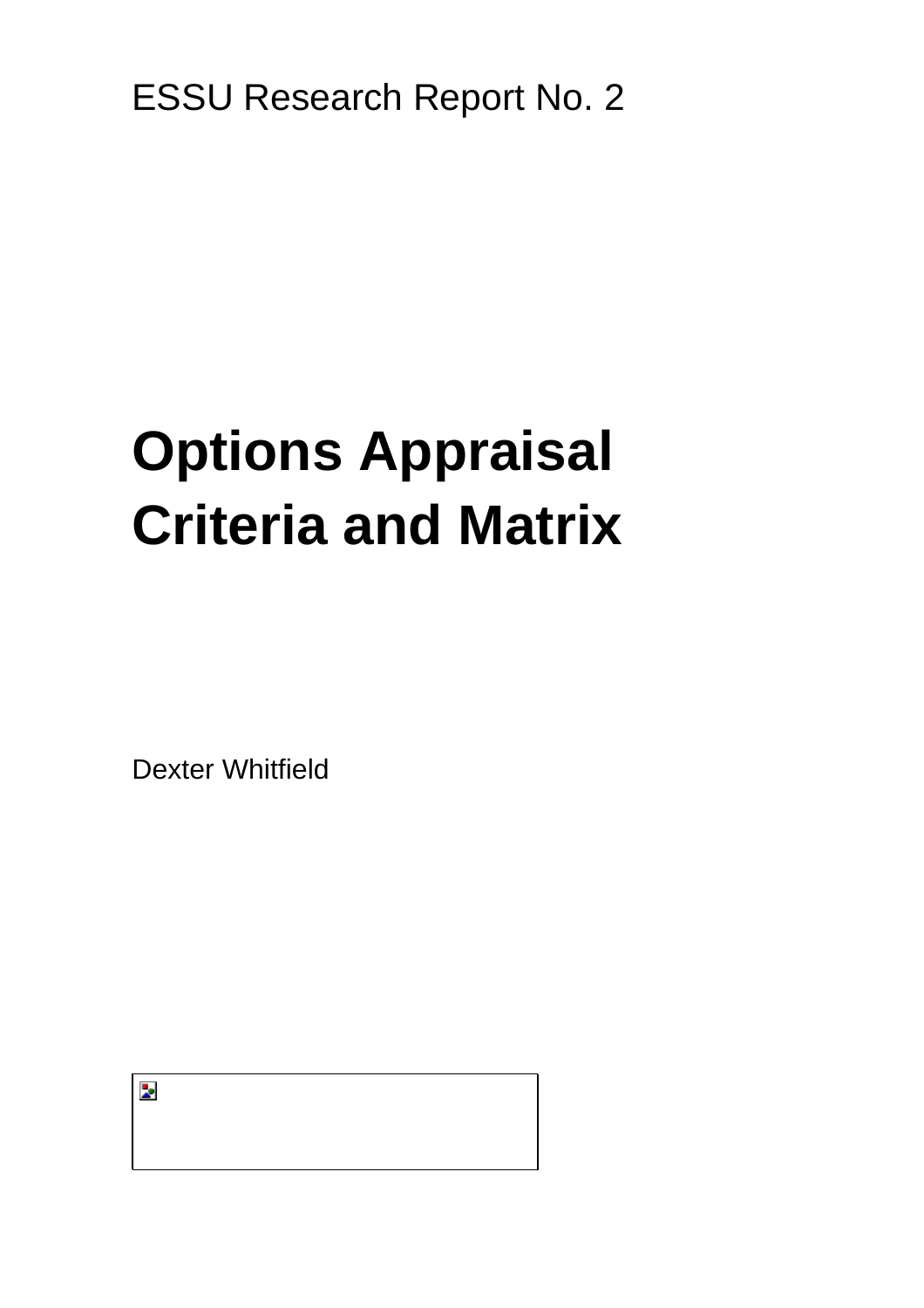## **Contents**

This paper is organised in the following sections:

- Why comprehensive and rigorous assessment is essential
- Options appraisal of policies, projects and programmes
- Preparing for an appraisal
- Vision, demand and scope for improvement
- Selection of options
- Public sector option
- Evidence-based policy
- Appraisal criteria
- Prioritising and weighting criteria
- Employment options and criteria
- Costs and benefits
- Risk assessment
- Market analysis
- Scenario analysis
- Consultation
- Staff and trade union involvement
- Appraisal bias
- Sensitivity analysis
- Optimism bias
- Options Appraisal Criteria Matrix

June 2007



 Dexter Whitfield, Director Adjunct Associate Professor, Australian Institute for Social Research, University of Adelaide

 Mobile 0777 6370884 Tel. +353 66 7130225 Email: dexter.whitfield@gmail.com Web: [www.european-services-strategy.org.uk](http://www.european-services-strategy.org.uk/)

The **European Services Strategy Unit** is committed to social justice, through the provision of good quality public services by democratically accountable public bodies, implementing best practice management, employment, equal opportunity and sustainable development policies. The Unit continues the work of the Centre for Public Services which began in 1973.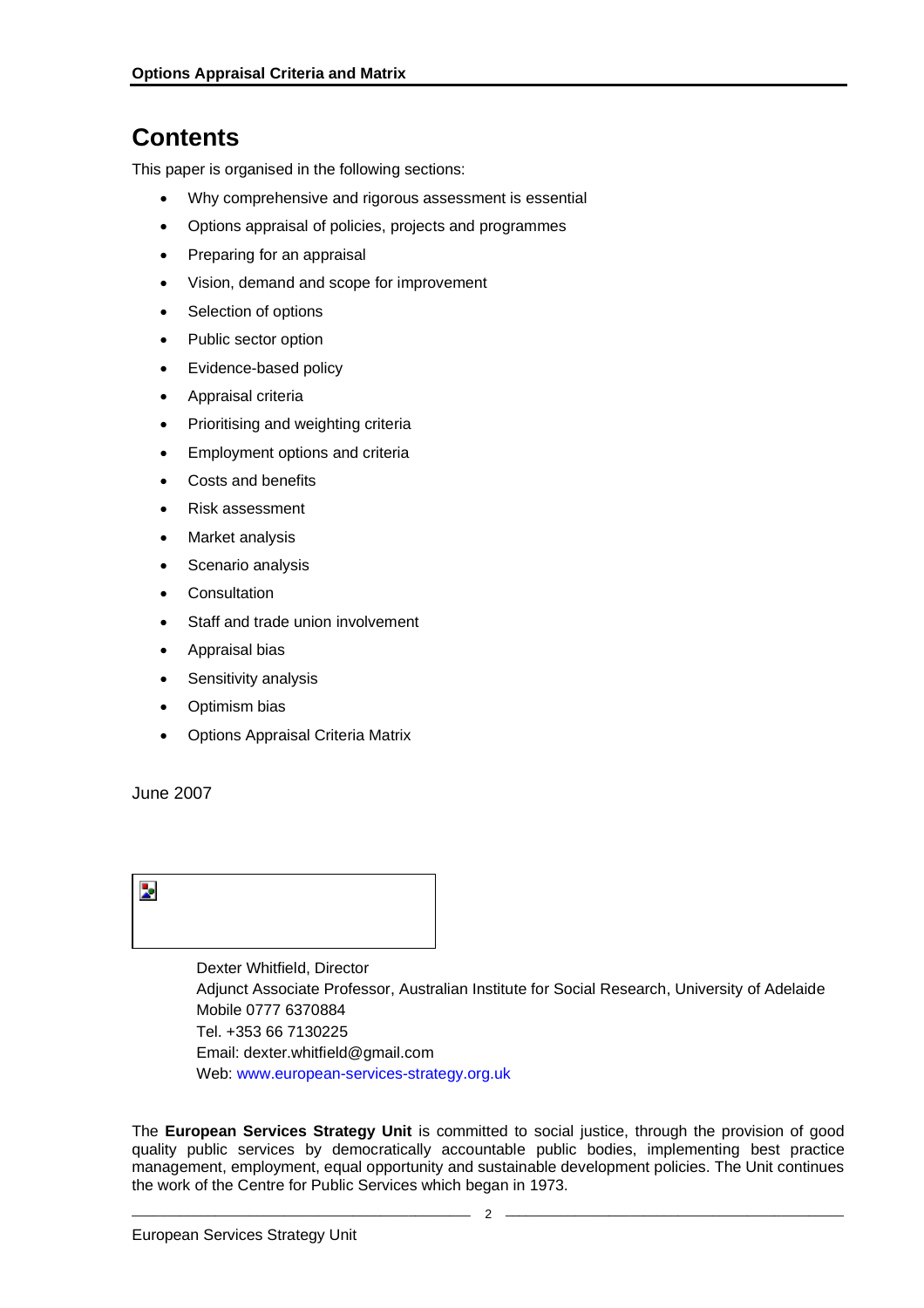### **Introduction**

This ESSU Research Report focuses on appraisal criteria, which are a fundamental part of the options appraisal process. It outlines out the key stages in the appraisal process. As options appraisal becomes a more common tool in public management there is evidence that 'appraisal bias' is leading to pre-selected options and construction of particular outcomes by the selective use of evidence and narrow evaluation criteria. Yet a rigorous and investigative approach can be very productive, directing attention to longer-term needs rather than shortterm interests.

The report is rooted in options appraisal, procurement and bid evaluation for a wide range of public services over more than two decades, the assessment of Outline Business Cases for Private Finance Initiative/Public Private Partnerships and proposals for Strategic Service Delivery Partnerships in many cities.

It is essential that options appraisal is comprehensive and rigorous. It should assess whether each option can improve investment, modernise services, enhance organisational capacity, achieve efficiencies and achieve regeneration benefits. It must also determine the extent to which options can implement core policies and provide answers to:

- 1) Which groups of people, organisations or companies are the intended beneficiaries of the policy or project?
- 2) What type of benefits are planned quality of life, physical environment, social, economic, employment and skills?
- 3) What will be the impact on the local or regional economy?
- 4) Who may be adversely affected and can this impact be eliminated or mitigated?
- 5) What mechanisms will be used to maximise the intended benefits?
- 6) Are the options sustainable?

Options appraisal pre-dates a formal procurement process and thus is not constrained by UK and EU procurement regulations. It provides an opportunity to fully assess the economic, social and environmental impact of options. This requires understanding the wider economic consequences and not just potential effect on the authority's budget. It means fully understanding the scope and implications of options and avoiding the undue influence of assertions and claims associated with in-vogue options or those promoted by vested interests.

Options appraisal may, however, trigger a procurement process. This reinforces the need for clarity in deciding which is the best or preferred option before embarking on procurement, which has financial and legal obligations.

#### **Why comprehensive and rigorous assessment is essential**

A comprehensive and rigorous appraisal process is important to:

- Identify and align policies and projects with local needs and aspirations.
- Maximise the opportunities for service improvement and ensure the best use of technology, resources and assets in meeting social needs.
- Achieve equity and equalities objectives and identify any adverse impacts and to design action to eliminate or mitigate adverse impacts.
- Meet the requirements of fiduciary duty to identify the full range of costs and benefits and to obtain sustainable value for money.
- Adopt best practice procedures to meet policy and project requirements and standards for external funding if this is required.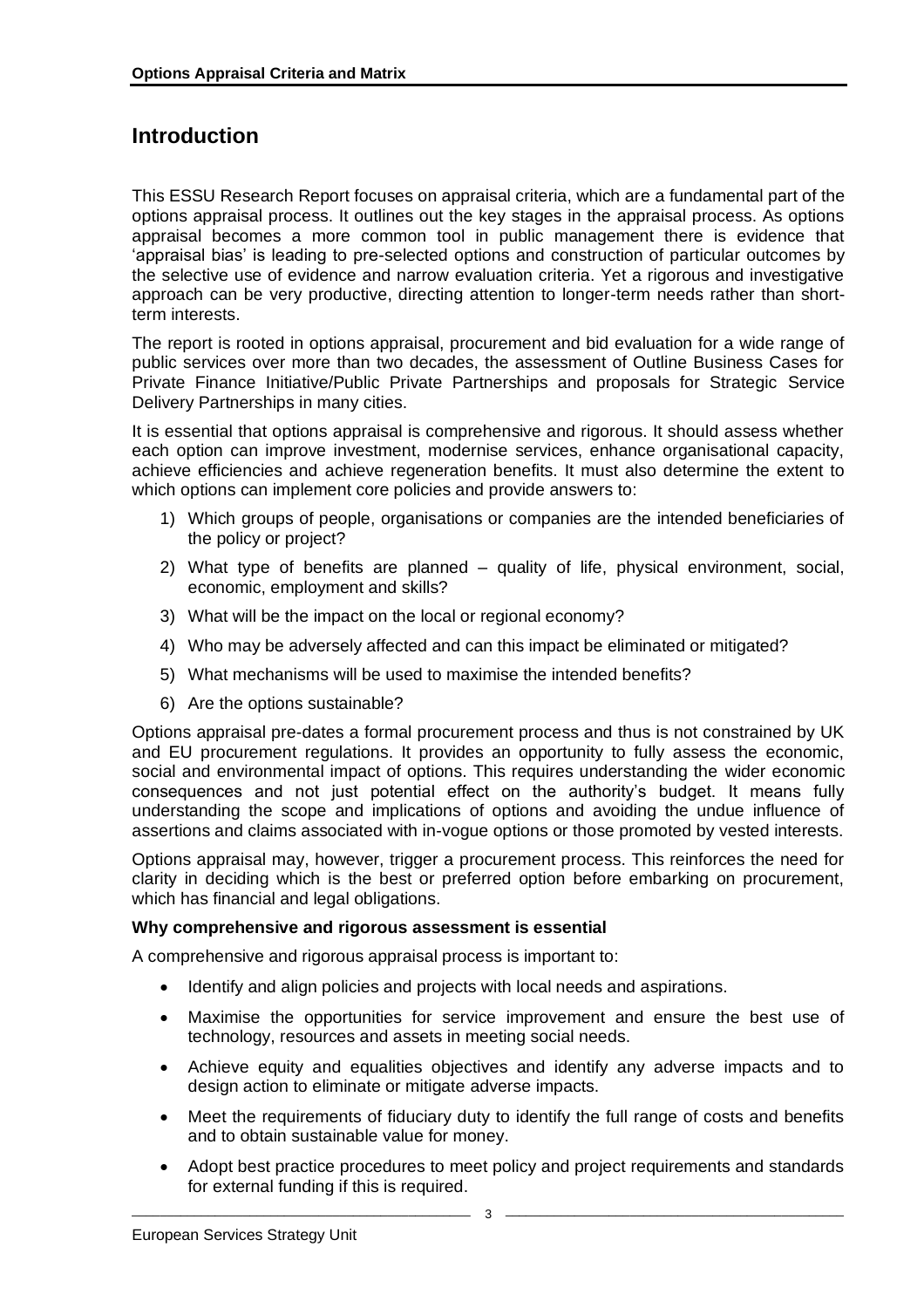- Identify and assess all the potential risks.
- Provide evidence for the next stage of the project.
- Ensure future scrutiny and review will not expose policy and process failings or weaknesses.

#### **Options appraisal of policies, projects and programmes**

Options appraisal is used in a wide variety of contexts ranging from policy changes, infrastructure and ICT investment, economic strategies, shared services projects and government programmes. For example:

- Policy and programme appraisal
- Commissioning, procurement and outsourcing proposals
- Shared services projects
- Strategic Service Delivery Partnerships (SSDPs)
- Transfer of services and functions to trusts, arms length companies and joint venture companies.
- PFI/PPP/BSF and NHS LIFT infrastructure projects
- Regeneration and development projects
- Economic development
- Planning and transportation projects
- Reorganisation and mergers
- Other marketisation and privatisation proposals
- Integrated impact assessment

This report does not cover the evaluation of bids during the procurement process although there is considerable overlap in the criteria.

#### **Preparing for an appraisal**

Options appraisal needs to be planned, managed and resourced. There are many examples of options appraisals which begin with a particular narrow motive such as the transfer of services to a trust. As a result appraisals are often incomplete, lack an evidence base and limited criteria are selected in order to bias the outcome of the appraisal to the original motive to initiating an appraisal. It is essential that the appraisal process includes:

- $\circ$  Clear, concise and specific objectives such as, to identify and assess alternative options, assess the full impact of proposals, determine the costs and benefits, and to consult with users, staff, community and other bodies in a meaningful way.
- o Management of the process
- o A methodology based on best practice and corporate policies
- o Evidence base and recording of forecasts, assumptions
- o Consultation process
- o Resources required
- o Reporting and communications strategy
- o Evaluation of the appraisal process by Scrutiny Panel/Committee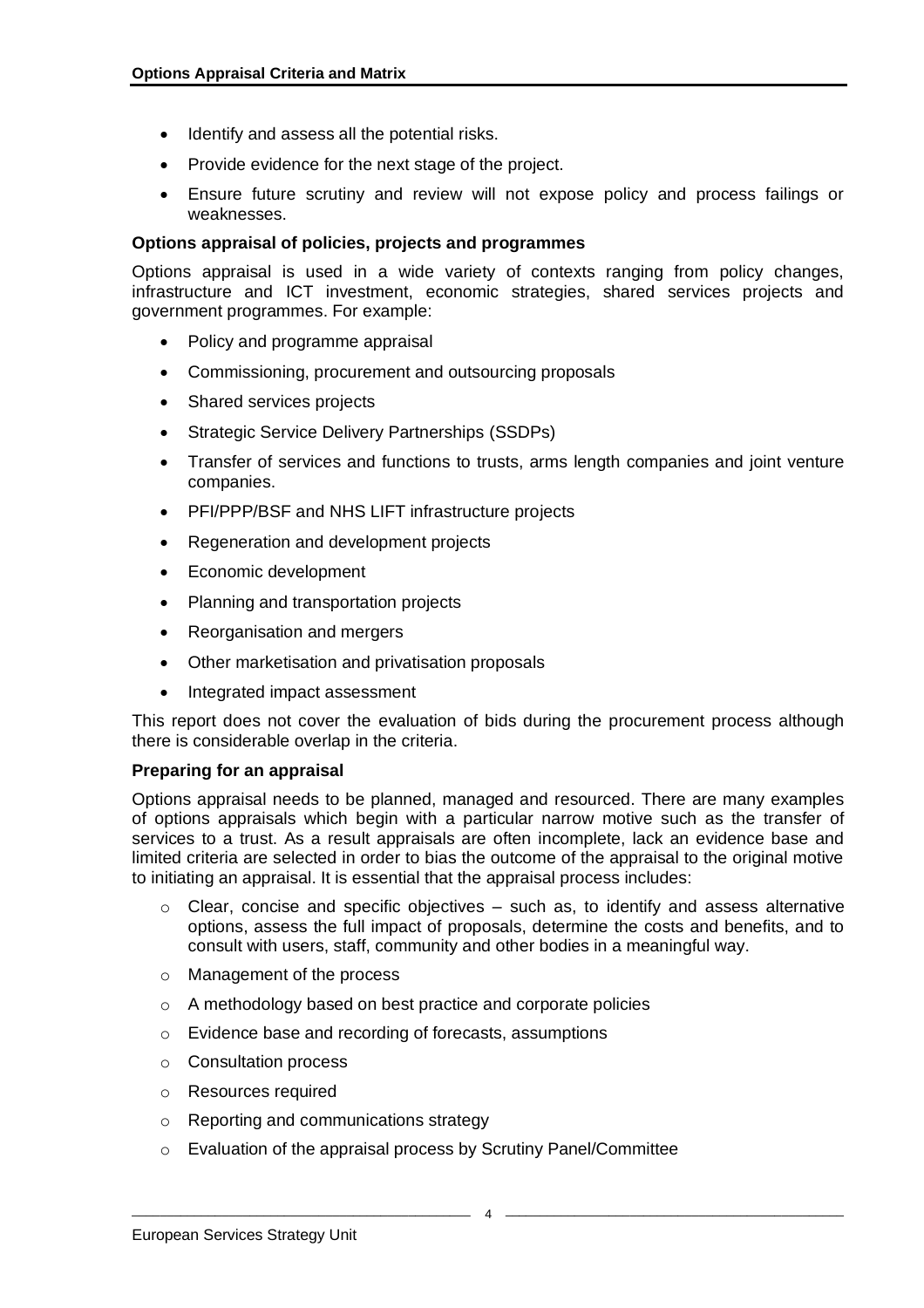Most authorities and public bodies have the capability of carrying out an options appraisal with adequate planning and preparation. Since options appraisal is almost certain to become more frequent it is essential that in-house capability be strengthened. This is rarely achieved by outsourcing appraisal to management consultants who usually do not fully accept or support public service principles and values, promote a business approach to efficiency, advocate marketisation and offshoring, and often select case studies with a lack of objectivity and assessment of local needs.

See page 13 for an outline of the options appraisal process.

#### **Vision, demand and scope for improvement**

This is an important stage of the appraisal process. It should:

- Explore and develop ideas about the future scope, shape and function of the service, how information and communications technology and other changes can be harnessed to maximize social and economic benefits. This must be rooted in reality and focused on addressing needs and opportunities.
- Examine how the current service can be improved and developed, whether there is any scope for redeploying resources and assets in a different way to achieve a more holistic approach and improve service effectiveness. This should include the scope for joint provision, for example with health organizations.
- Evaluate user needs and forecasts of demographic and lifestyle change.
- Organise workshops with staff and trade unions to draw on their ideas and experience and engage with them in the process.

#### **Selection of options for appraisal**

It is common practice to include a 'do nothing' or 'status quo' option. A 'do nothing' option may be a relevant option in environmental impact assessments where the potential economic and social costs of environmental damage are likely to be substantial. However, in most situations there is little benefit from this approach because 'doing nothing' is not a feasible option politically, economically and socially. In PPP/PFI projects the purpose of a 'do nothing' option is often to make a private sector option appear more attractive than it would otherwise. A 'do nothing' option is recommended for Regulatory Impact Assessments in order to give a baseline to compare other options against and identify the implications of taking no action (Cabinet Office, 2004). However, this is in the context of the government and business drive to deregulate and is a different context to most service and infrastructure provision.

An options appraisal is always about moving forward, for example investment in new buildings or transport, new equipment and working practices, service improvements, collaborative and joint projects with other authorities. There are few situations where standing still is desirable. A 'do minimum' is a more realistic option.

Each option should set out alternative means by which the policy or project objectives can be achieved. A 'do nothing' option clearly cannot fulfil this requirement.

All options should be:

- realistic, likely to have political support and be sustainable;
- compatible with the corporate priorities of the organisation;
- compatible with the project's objectives.

#### **Public sector option**

An in-house option should be developed as standard practice. It should be based on a Service Improvement Plan which sets out a programme of how the service(s) can be improved and developed. It must, however, be a genuine option rigorously assembled and not a vague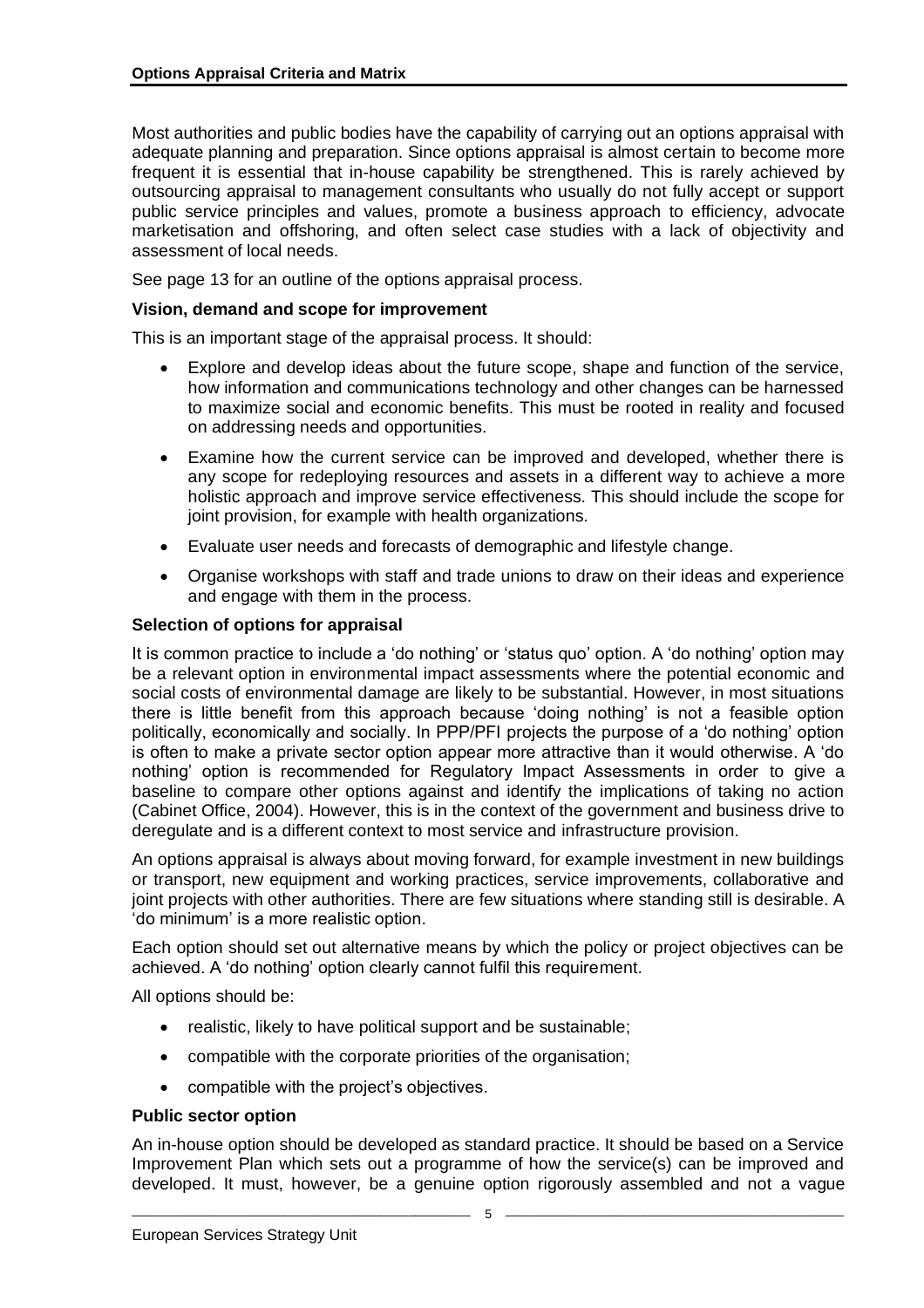public sector comparator drawn up to try to show that an in-house option has been considered. Whatever the intentions, it usually has the effect of making other options appear more 'attractive'. There have been too many instances where an in-house option is little more than the current service with a short term improvement plan branded under a Best Value banner.

#### **Evidence-based policy**

Whilst many policies and projects are claimed to be founded on an evidence-based policymaking process this is not the case. There are many examples of policies having been mainstreamed before pilots and pathfinders have been completed, let alone evaluated. The following questions should help to challenge the current claims and weaknesses in the policy making and project development processes:

- Are the findings and conclusions supported by evidence? Verify sources to ensure you use relevant independent research.
- Are the evidence sources credible and independent with a clear research methodology and not simply targets, forecasts or predicted outcomes?
- What is the internal evidence and experience from previous implementation of the same or similar options? Assess the internal evidence in the authority on previous/current collaboration and commissioning.
- Does the evidence relate to similar conditions which exist in the authority? Use private sector evidence of shared services with care. Remember, evidence from failed or less successful projects can be just as useful as the more successful ones.
- What are the limitations of the evidence what remains unknown/unclear? Don't inflate efficiency savings forecasts to gain support because it could jeopardise the project at a later date.
- Has the evidence been interpreted fairly?
- Is there a need to obtain further information to corroborate the evidence?
- Does each option have a similar and comparable evidence base?
- Have all the operational, investment, staffing, managerial and governance needs of each option been investigated?
- Has the full range of transaction costs (including setting up and procurement costs, consultants fees, client and project management costs) been identified and quantified?

Evaluation process

- Are the forecasts of change in economic and social conditions from reliable sources?
- Has the appraisal process been transparent?
- Have the appraisal criteria been applied consistently for all the options?
- Is the sample/methodology of user views and aspirations reliable and reflect the diversity of the population/service users and potential users.
- Has the appraisal process considered fully the positive and negative impacts of each option?
- Are the values and ideological perspectives of the options appraisal team recognised?
- Are the assumptions and judgements made for each option transparent?
- Have all the risks been identified and assessed?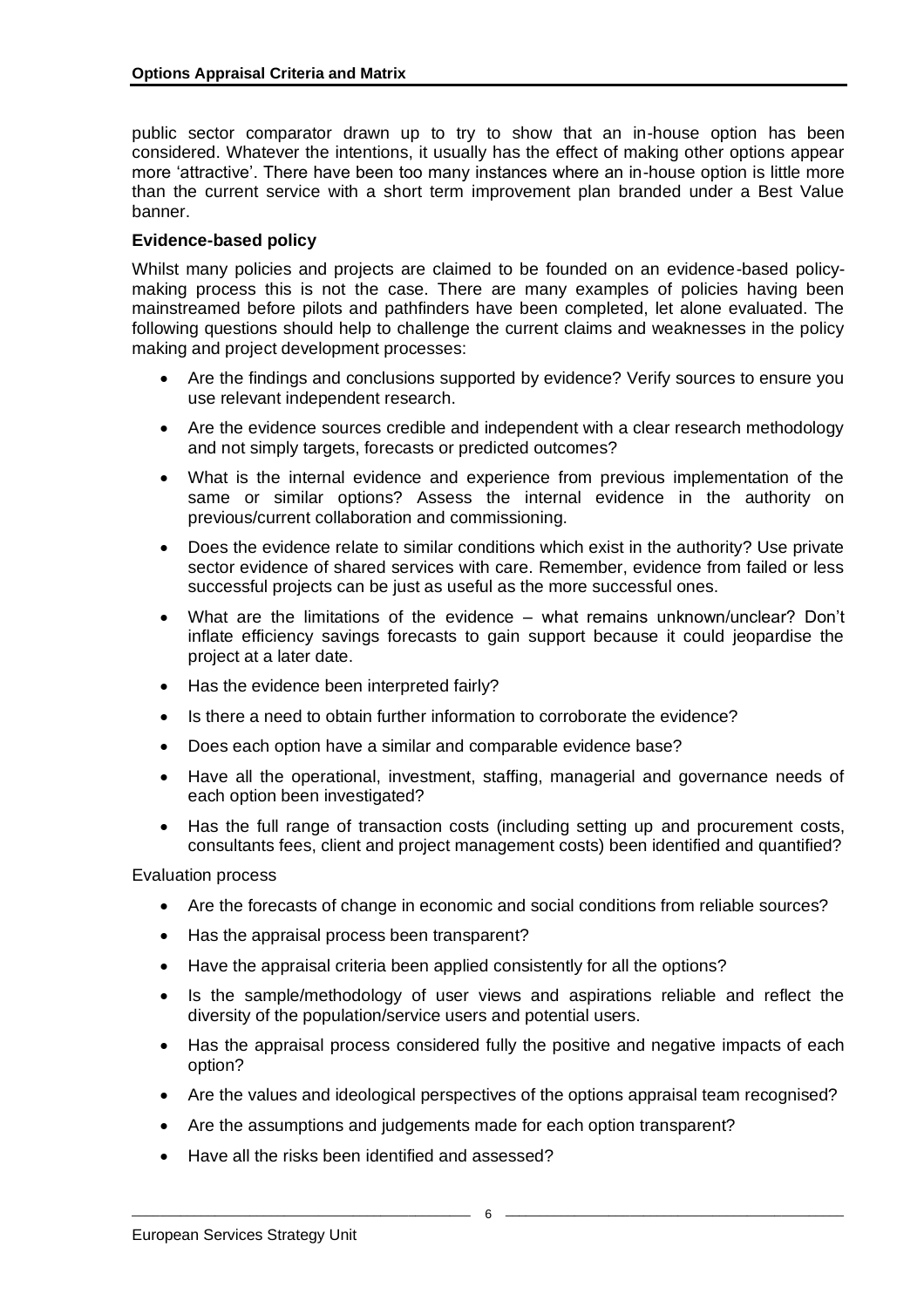- Does the appraisal balance local needs and priorities with national policies? Assess the impact of options on different groups/interests and the local economy.
- Is the selection of a preferred option supported by evidence and assessments?
- How sensitive is the preferred option to changes in forecasts, assumptions and judgements made in the course of the appraisal?

#### **Appraisal criteria**

The Options Appraisal Criteria Matrix (pages  $14 - 16$ ) is divided into twelve sections, which cover the full range of issues that should be taken into account in appraising options. They are summarised below:

- 1. **Design and scope:** How each option meets strategic objectives, vision and aspirations, ability to meet current and future needs, user views, effect of creating/extending market mechanisms, scope for synergies and design/technical assessment.
- 2. **Accountability, governance and participation:** The implications of each option for enhancing democratic accountability, transparency and scrutiny and user/community and staff/trade union involvement in planning, policy and provision.
- 3. **Financial assessment:** Assess whole life and transaction costs, investment requirements and funding, affordability, use and allocation of savings, Best Value and risk assessment.
- 4. **Quality of service:** The potential impact on performance, service integration, continuous improvement and innovation, flexibility and responsiveness, accessibility and connectivity.
- 5. **Local/regional economy and community well being:** Assess impact on jobs, skills, labour market and local economy, contribution to regeneration and economic development strategies, community well being and cohesion.
- 6. **Quality of employment:** Application of employment models to each option, ability to retain terms and conditions, pensions and labour standards, impact on working practices, workplace training, access/provision of childcare and health and safety in workplace and community.
- 7. **Sustainable development:** Impact on local/regional production and supply chains, access to parks and recreational activities, services and facilities, environmental impacts and efficient use of resources.
- 8. **Ability to address social justice and inequalities:** The appraisal should identify how each option will reduce/eliminate health and other inequalities and discrimination for different equality groups. It should include a distributional analysis of the costs and benefits of each option and assess the contribution to building community capacity, power and participation.
- 9. **Capability, management and intellectual knowledge:** Effect of each option on retention of key skills and intellectual knowledge, ability to manage change and regulatory frameworks and transferability of skills to rest of the authority.
- 10. **Organisational arrangements:** Effect on flexibility, scope for collaboration and consortia, impact of transfer to arms length bodies and trusts and capability of third sector organisations.
- 11. **Added value:** Proposals over and above core requirements and additional community benefits.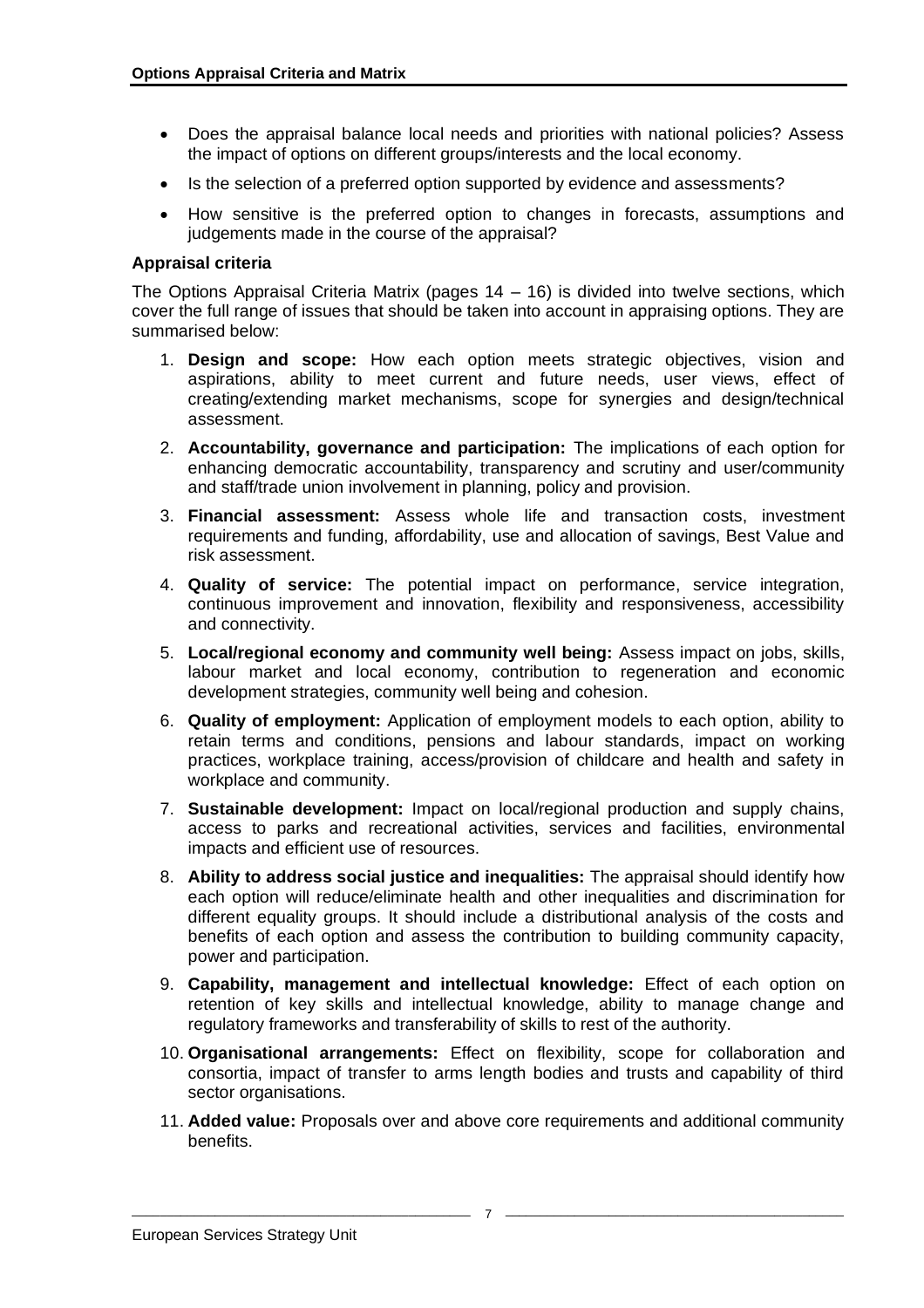12. **Corporate impact on the authority:** Assess the impact on the viability of in-house provision, service integration and the financial and employment knock-on effects on central and other services.

All 12 elements are applicable in all options appraisals although the level of detail will vary according to the service or project being assessed.

The nature of options appraisal means that the evidence base is usually not as comprehensive as the evaluation of bids in the procurement process. Some degree of estimating and making assumptions is inevitable but it is important that these are written up as part of an evidence base – this is vitally important for an audit trail, scrutiny and review and for new staff joining a project team.

The Options Appraisal Criteria Matrix does not contain separate sections for specific services such as health, education, housing or transport because the criteria are applicable to all options appraisals. However, the application of the criteria may vary depending on whether policy, project or programme options are being appraised.

#### **Prioritising and weighting criteria**

Options appraisal is a much more than a formulaic box-ticking exercise. The assessment of impacts should include a descriptive analysis and, where costs and benefits can be quantified, numerical and financial provided including the sources and assumptions used to estimate impacts. It is important that the descriptions are full and accurate. Estimates and forecasts should be clearly stated so that they can be judged accordingly and, if necessary, challenged.

In many cases a monetary assessment is neither feasible nor desirable. There are basically three types of costs and benefits:

- Those that can be quantified and monetised;
- Those that can be quantified but cannot be monetised;
- Those that cannot be quantified but can be identified by estimating and making assumptions supported by experience and case studies.

Where a monetary assessment is either not desirable or possible, then the criteria can be assessed using a plus/minus 7-point scale.

It may be useful to prioritise the 12 criteria into broad groups mirroring the priority accorded to the project objectives, if these have been prioritised.

The weighting of main criteria and sub-criteria must be transparent and politically approved.

#### **Employment criteria**

Absence of assessment of jobs and the quality of employment in shared services projects. It is often assumed, wrongly, that TUPE affords protection for staff which leads to the potential consequences for staff being downplayed or even ignored. Each option should be based on the most appropriate employment model.

There are four employment models:

- 1) In-house and remain with current employer.
- 2) Secondment to a joint venture company or public body.
- 3) Transfer to a new employer under the TUPE regulations.
- 4) A 'choice' model promoted by some private contractors which is a mix of secondment and transfer.

More than one employment model may be suitable for some options and each should be fully assessed. The appraisal should assess the risks borne by employees (see the Employment Risk Matrix at [www.european-services-strategy.org.uk/outsourcing-library\)](http://www.european-services-strategy.org.uk/outsourcing-library). This assesses the: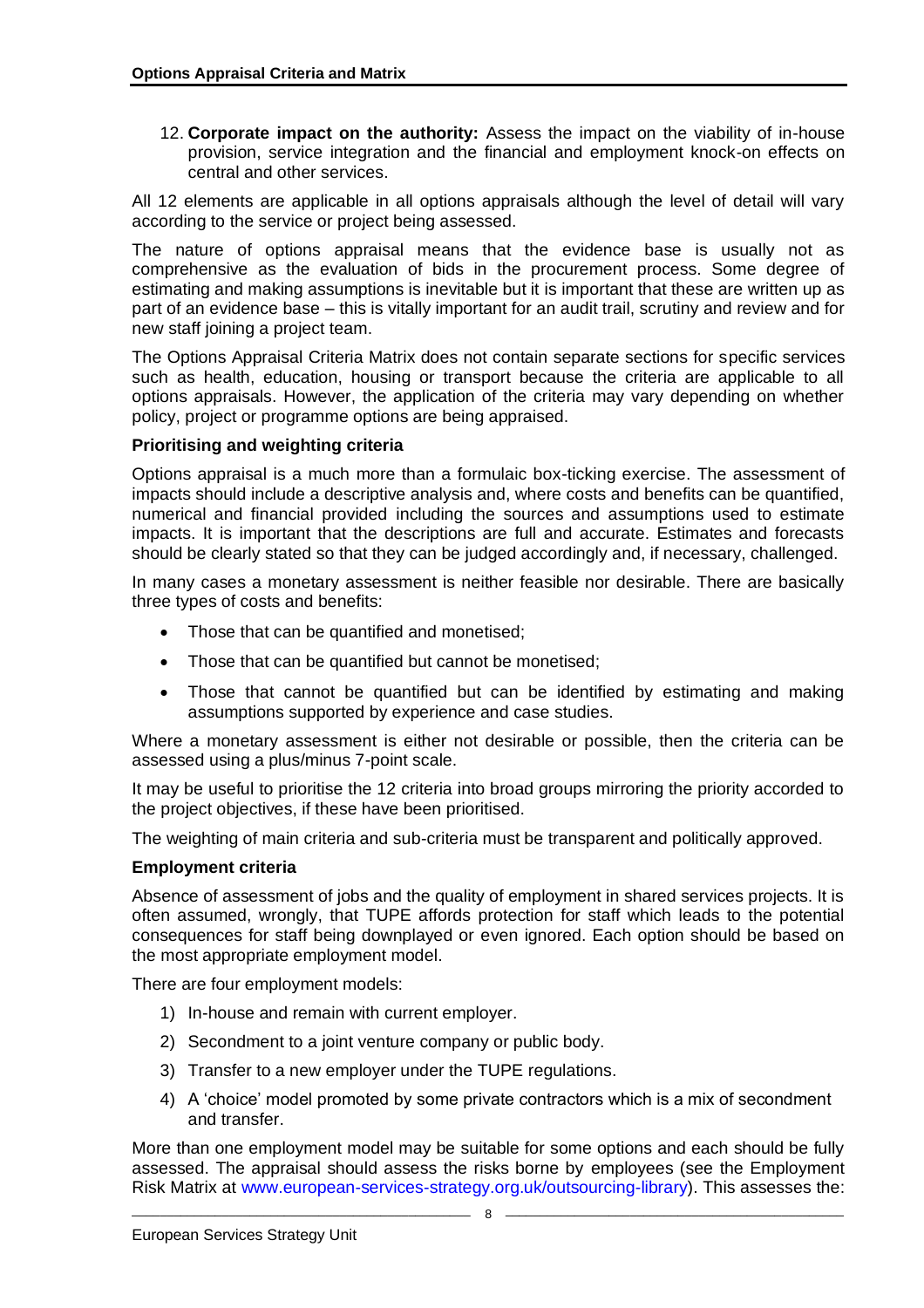risk of changes to terms and conditions of service, pensions arrangements, staff consultation and representation and the risk of problems with secondment agreement.

#### **Costs and benefits**

Costs and benefits for each option should:

- Be proportionate to the likely impact.
- Include the cumulative effect of each option.
- Identify direct and indirect impacts (wage costs should be multiplied by 1.4 to reflect non-wage labour costs; Local multipliers of 1:1.15, 1:1.25 and 1:1.35 should be used to identify the knock-on impact of low pay/part time work, general local authority/public sector work and construction work respectively.

#### **Risk assessment**

A risk profile for each option should be prepared. It should identify the risks, how likely they are to occur, the potential consequences and impacts, who bears the risk and how they might be eliminated or reduced. There are many different types of risk (HM Treasury, 2005). The evaluation of risks should ask a number of questions:

- o *"Are the reasons for intervention still valid?*
- o *Is the scope of the risk and the hazard the same?*
- o *Has the risk profile changes?*
- o *Is there evidence of cause and effect – have the changes in risk occurred due to the policy response?*
- o *What is the level of public concern? Has this changed?*
- o *Have there been any unanticipated effects – negative or positive?*
- o *What were the actual costs, direct and indirect?*
- o *How might intervention be improved?*
- o *What transferable lessons can be identified for other existing or planned policies?*
- o *To what extent can we assign effects to the intervention, or to other factors?"* (Ibid).

#### **Market analysis**

The purpose of market research and consultation is to develop an understanding of:

- the current range and type of provision and the extent to which market mechanisms operate;
- anticipated future changes as a result of legislation, user demands and/or best practice;
- the organisation of the sector and the key providers other public sector organisations, private companies and consultants and voluntary sector contractors – and related supply chains delivering goods and services;
- the main developments and trends in the sector;
- the pattern of mergers and take-overs;
- assess the performance of contractors, trusts, strategic service delivery partnerships, shared services projects and PPP/PFI projects.

This knowledge base will improve understanding about provision, the extent to which services have been marketised and assess the potential effects of different options. In most cases it will not be necessary to carry out a 'market sounding' (seeking the views of private and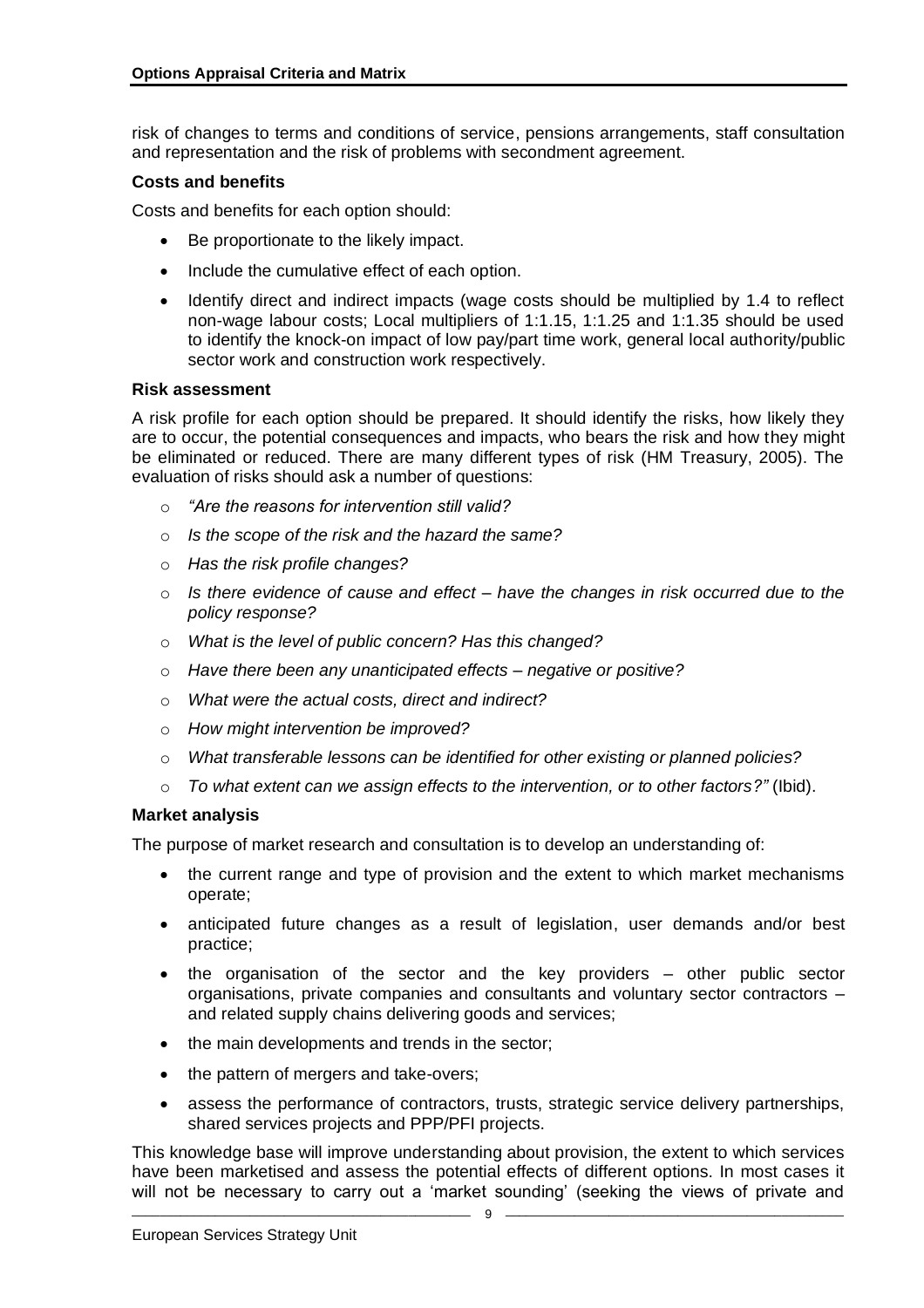voluntary sector contractors on their level of interest in providing a particular service). This would normally be undertaken at a later date if the local authority or public body agrees to a procurement process and an Outline Business Case is required.

The government requires a Competition Assessment (part of a Regulatory Impact Assessment (RIA) when policy and legislative change could increase business regulation. However, this assessment is focused the potential effect of regulatory changes on competition. Options appraisal must have a wider agenda taking into account the performance of markets, market failure, the effect of market mechanisms on the quality and access to services, skills and workforce development, the local and regional economy in addition to the regulatory framework. Since April 2007, government departments must carry out an Impact Assessment on all proposals, which impose or reduce costs on businesses or the third sector (Cabinet Office, 2007). This also applies to public sector costs unless they fall beneath a preagreed threshold, generally £5m).

#### **Scenario analysis**

Identifying the major global, national and regional economic, social and political trends and future events and examining the plausible impacts on the selected options can be a useful part of the appraisal process. It can be a useful means of assessing the robustness of options in responding to change, for example, growth or decline in demand, changes in employment and regulatory frameworks, competition from other sectors, capability to restructure and reinvest.

However, scenarios must avoid resorting to a short term perspective which narrows consideration of the potential impacts and robustness of the options. Similarly, constructing scenarios full of visioning and 'blues skies' thinking projecting long-term economic and social change have limited value because it is difficult to assess the impact on options.

#### **Consultation during options appraisal**

There are significant benefits to organising consultation with users and staff during the options appraisal process. This should commence at early stage so that it is a genuine process and will not be viewed as an attempt to legitimise a particular option. The benefits include:

- Gathering views and comments of service users, potential future users and other stakeholders.
- Helping to identify unforeseen problems, risks and unintended consequences of the options.
- Opening up thinking to external challenge.
- Helping to increase the robustness of costs and benefits.
- Deepening understanding of equality issues and how adverse impacts may be eliminated or mitigated.
- Helping to consider environmental impacts which are often difficult to evaluate.

Consultation should involve internal users, external users including community organisations, other public sector bodies, organisations representing different social groups and voluntary organisations. Their views and responses should be documented. The consultation should how different options impact on different groups and whether they are affected directly and/or indirectly.

#### **Staff and trade union involvement in options appraisal**

The above advantages also apply to engaging staff and trade union representatives in the options appraisal from an early stage.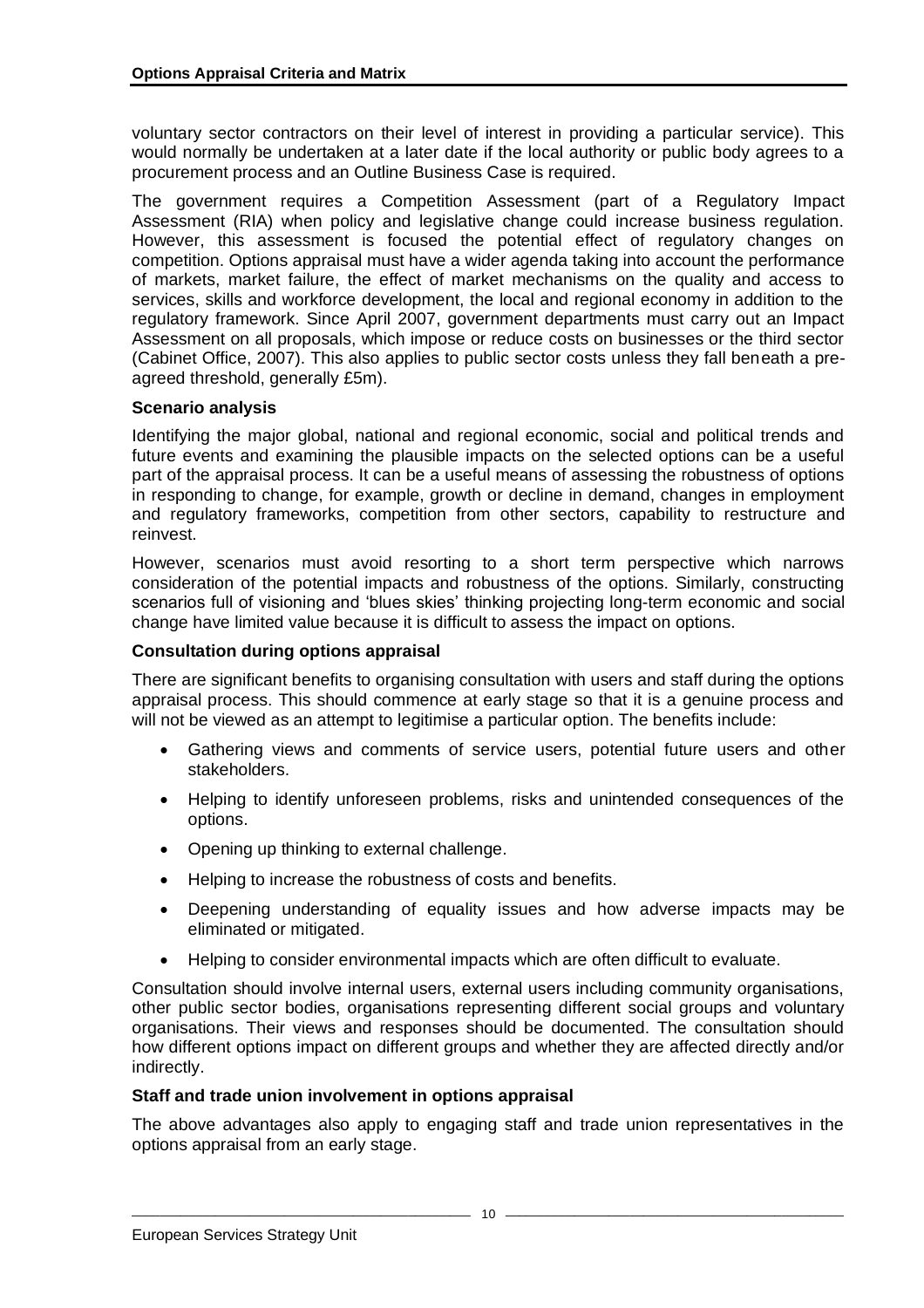- Staff workshops to discuss cause/effect of current performance and ideas and proposals for service improvements.
- Consider research and information from trade unions on performance/options from other local authorities or public bodies.
- Jointly discuss the findings of visits to other local authorities/public bodies.
- Jointly discuss staff/trade union proposals and comments on options.

#### **Appraisal bias**

Options appraisal can sometimes reflect an overly optimistic view of the effect of a particular option. However, there is evidence of 'appraisal bias' in which options appraisal is carried out with a predetermined option in mind. This highly selective approach has been evident in many options appraisals preceding Strategic Service-delivery Partnerships and Private Finance Initiative projects. 'Appraisal bias' can take many forms:

- Failure to fully assess current performance to identify strengths and weaknesses. This can have the effect of downplaying or distorting the current and prospective quality of service and performance in order to justify another course of action. This should include Best Value Reviews and inspection reports of individual services and not just corporate-wide Comprehensive Performance Assessments. This reinforces the need for an evidence-based methodology.
- Assessment of recent reorganisation and restructuring to ensure an up-to-date appraisal of capability and capacity is made. Do not rely solely on 'old' assessments. Options appraisals often undervalue and under-estimate the capacity of the authority to achieve change whilst simultaneously overstating the capacity and track record of the private or voluntary sector.

If an options appraisal proceeds to an Outline Business Case (OBC):

*"The OBC should be supported by a robust reporting structure that provides a structured and systematic approach to analysing the current service………including analysis of the existing service strengths and weaknesses, key service standards and outputs, the condition of the current assets or infrastructure, and trends in public opinion about the service."* (4ps, 2004)

- Inadequate and selective research for example selecting case studies and visits to authorities which have outsourced services but ignoring those which had decided a different course of action, had experienced contract failure and/or had adopted a secondment employment model.
- The appraisal does not establish the business need for the preferred option.
- The identification of transitional and permanent costs is incomplete.
- The evaluation of options is not transparent and is biased against the insourcing and public-public collaboration options. The advantages and disadvantages of each option should be set out together with references to the evidence base, spreadsheets and other documentation. The documentation should provide an explanation as to how the estimates have been arrived at.
- The appraisal displays a lack of understanding of the economics and market forces operating within the sector.
- The risk assessment is not sufficiently comprehensive and/or some risks are downplayed.
- Appraisal of job creation and business growth proposals is essential because they often play an important part of the 'attraction' of particular options. However, the track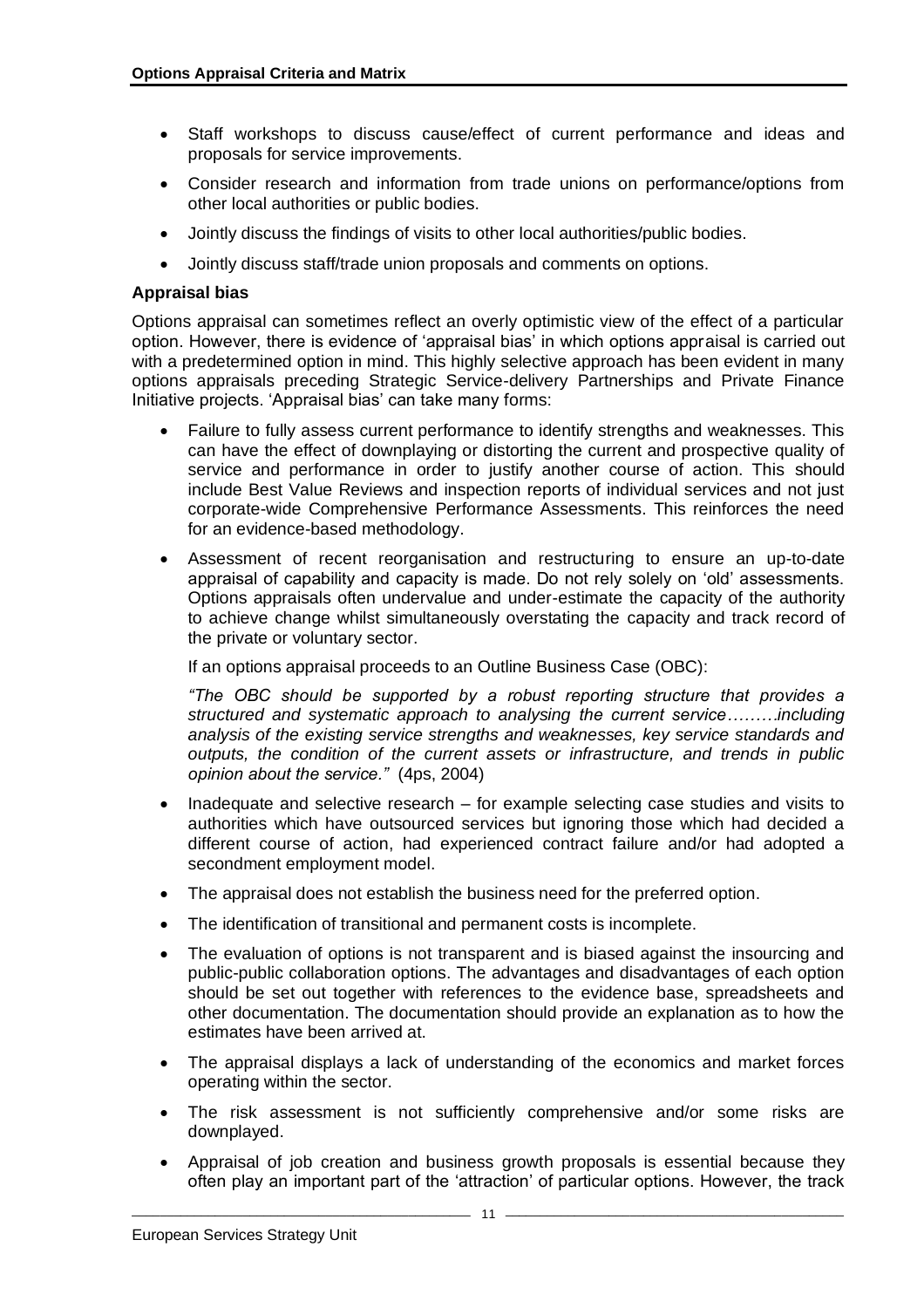record of job generation in strategic partnerships is very poor. Rigorously assess income projections, anticipated job losses from reengineering, shared service participation levels and balance potential inward investment with potential offshoring.

#### **Sensitivity analysis**

Sensitivity analysis is an important part of options appraisal because it is a means of testing the validity of the key variables. For example, calculation of the impact of a 50%, 75% and 125% success rate in generating additional income/contracts which could have a marked effect on the viability of a project and the extent to which it achieved employment targets. By changing each variable and calculating its impact, it is possible to identify the key variables and parameters.

#### **Optimism bias**

Options appraisal can often be biased by the assessment team being overly optimistic about project costs, duration and benefits. It reinforces the need for the selection of options and the assessment/evaluation process to be realistic and sustainable. Project costs and benefits may be inflated or exaggerated as a result of the systematic tendency to view things in an overly positive light. It can arise in relation to any aspect of a project but it particularly applies to:

- costs (capital and revenue);
- works' duration; and
- benefits delivery (outputs and outcomes)."

In order to redress this tendency, the Green Book recommends that appraisers should make explicit, empirically based adjustments to the estimates of a project's costs, benefits, and duration (HM Treasury, 2005).

Adjustments should be based on data from past projects or similar projects elsewhere, and adjusted for the unique characteristics of the project in hand.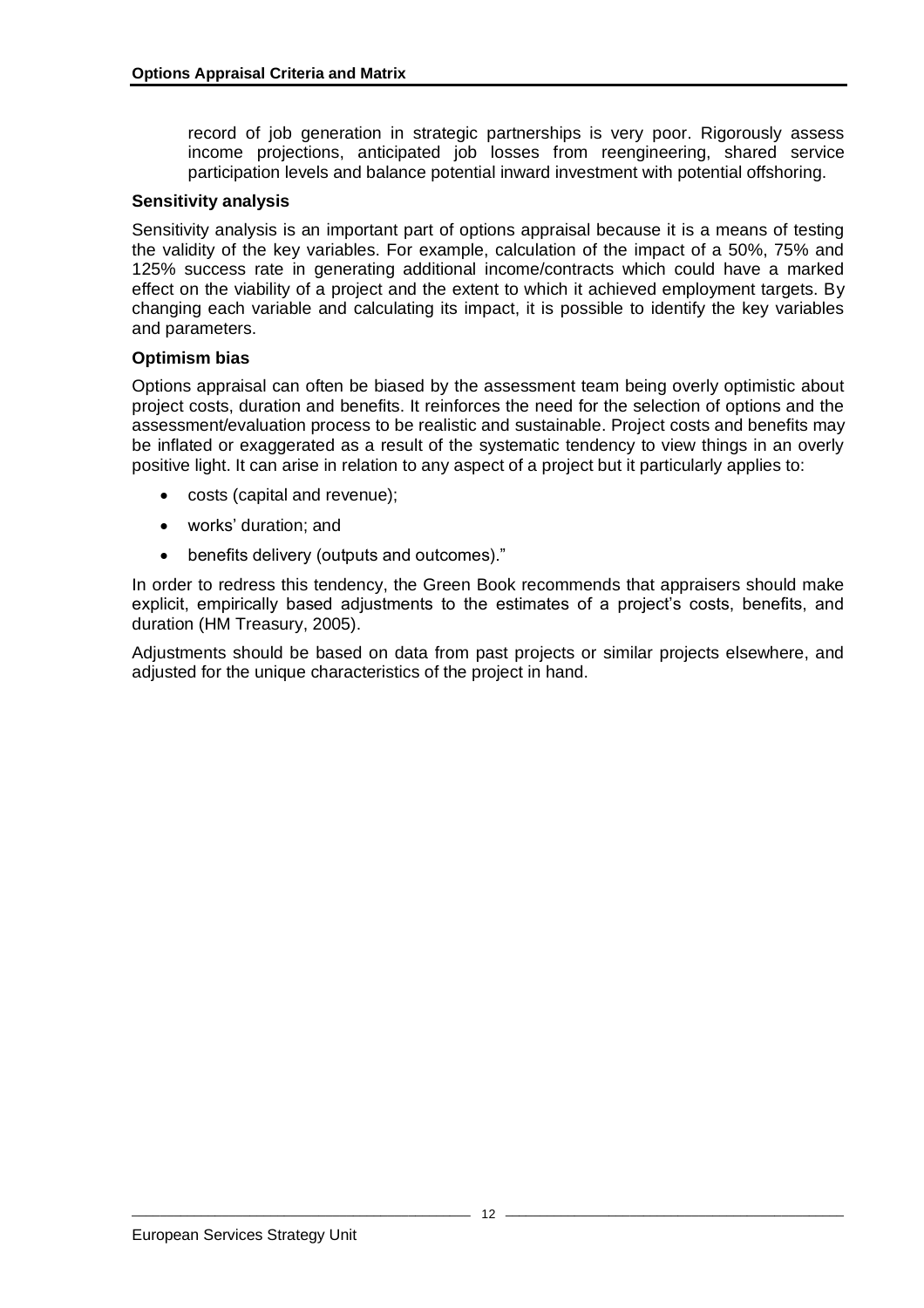## **Options Appraisal Process**

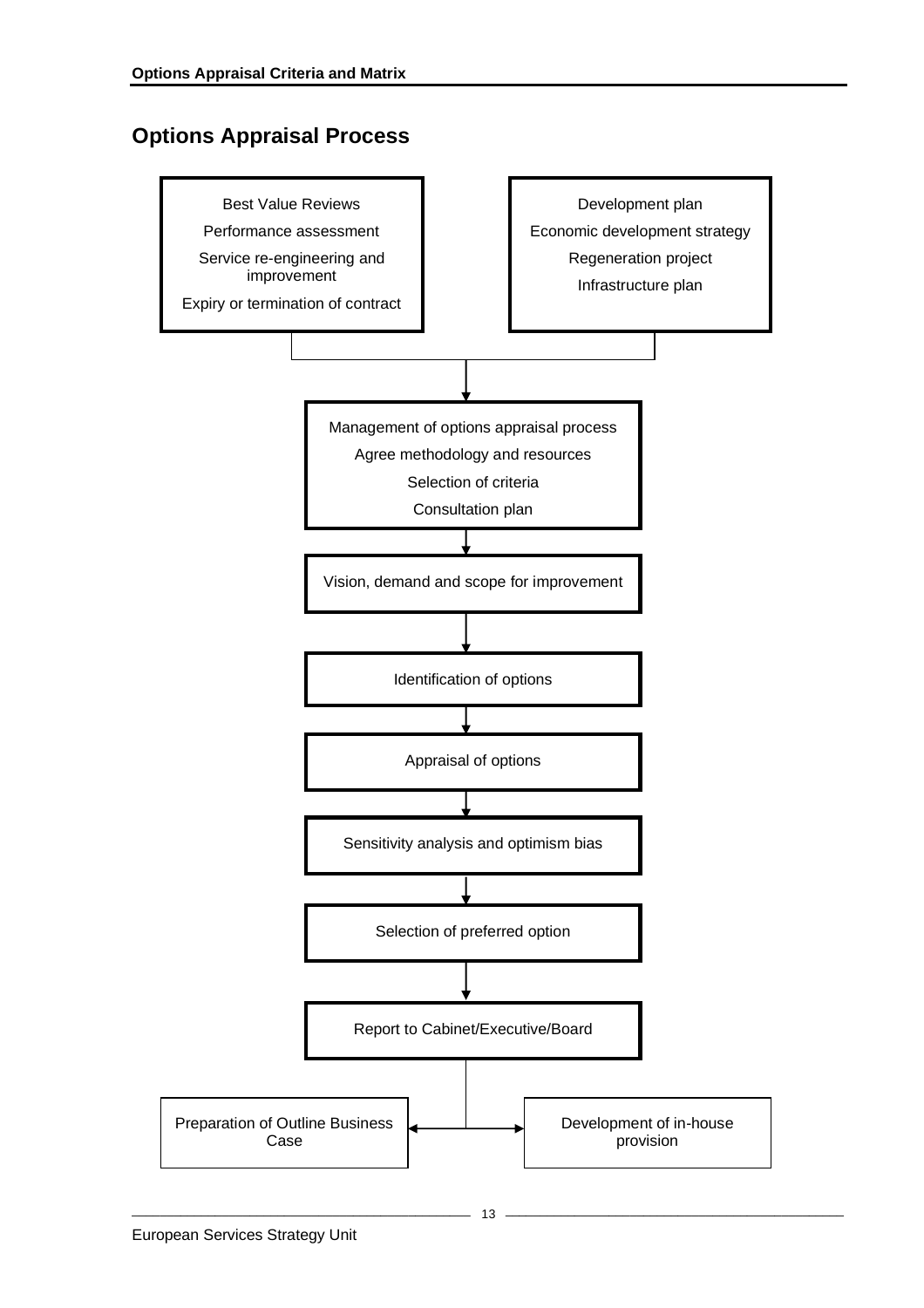| <b>Options Appraisal Criteria Matrix</b>                                                                                                                                                                                                                                                                                                                                                                                                                                                                                                                                                                                                                                                                                                                                                                                                       |                                                                                                                                                                                                                                                                                                                                                                                                                                                                                                                                                                                                                                                                                                                                                                                                                                                                                                       |
|------------------------------------------------------------------------------------------------------------------------------------------------------------------------------------------------------------------------------------------------------------------------------------------------------------------------------------------------------------------------------------------------------------------------------------------------------------------------------------------------------------------------------------------------------------------------------------------------------------------------------------------------------------------------------------------------------------------------------------------------------------------------------------------------------------------------------------------------|-------------------------------------------------------------------------------------------------------------------------------------------------------------------------------------------------------------------------------------------------------------------------------------------------------------------------------------------------------------------------------------------------------------------------------------------------------------------------------------------------------------------------------------------------------------------------------------------------------------------------------------------------------------------------------------------------------------------------------------------------------------------------------------------------------------------------------------------------------------------------------------------------------|
| 1. Design and scope                                                                                                                                                                                                                                                                                                                                                                                                                                                                                                                                                                                                                                                                                                                                                                                                                            | 2. Accountability, governance and<br>participation                                                                                                                                                                                                                                                                                                                                                                                                                                                                                                                                                                                                                                                                                                                                                                                                                                                    |
| Public service principles and ethos.<br>$\bullet$<br>Strategic and project objectives.<br>Vision and aspiration for services and<br>$\bullet$<br>infrastructure.<br>Understanding of current needs,<br>$\bullet$<br>problems, opportunities and market<br>mechanisms.<br>Ability to fulfil client functions,<br>$\bullet$<br>responsibilities and accountability.<br>User views and aspirations.<br>$\bullet$<br>Ability to meet future needs, changes in<br>levels of demand, demographic and<br>technological change.<br>Effect of creating/extending market<br>$\bullet$<br>mechanisms.<br>Potential response from the market and<br>$\bullet$<br>the need for regulatory change.<br>Scope for taking advantage of synergies.<br>Compatibility of systems and processes.<br>Design/technical quality assessment.<br>Communications strategy | Maintaining and enhancing democratic<br>accountability, governance and role of<br>elected members.<br>Accountability and governance of<br>$\bullet$<br>partnerships, alliances and joint venture<br>companies.<br>Implications of increased role of private<br>$\bullet$<br>companies or third sector organisations<br>in governance.<br>Management accountability.<br>$\bullet$<br>Scope for internal/external user and<br>community involvement in planning,<br>policy and provision.<br>Contribution to neighbourhood<br>$\bullet$<br>management, delivery and participation.<br>Accountability of user, community and<br>$\bullet$<br>other representation.<br>Staff and trade union involvement and<br>$\bullet$<br>industrial relations framework.<br>Transparency and disclosure to political,<br>$\bullet$<br>management, employees and public<br>interest.<br>Scope for review and scrutiny. |
| 3. Financial assessment                                                                                                                                                                                                                                                                                                                                                                                                                                                                                                                                                                                                                                                                                                                                                                                                                        | 4. Quality of service                                                                                                                                                                                                                                                                                                                                                                                                                                                                                                                                                                                                                                                                                                                                                                                                                                                                                 |
| Ability to access and deploy resources.<br>Whole life costs including transaction<br>$\bullet$<br>costs - commissioning, procurement and<br>contract management.<br>Investment strategy and source of<br>funding.<br>Medium and long term affordability.<br>$\bullet$<br>Best Value and value for money.<br>Pooling of budgets and scope for sharing<br>$\bullet$<br>costs.<br>Asset management proposals including<br>$\bullet$<br>impact on accommodation needs and<br>costs.<br>Ability to identify, apportion and manage<br>$\bullet$<br>demand, design, economic, operational,<br>residual value and other risks.<br>Use and allocation of projected savings.<br>$\bullet$<br>Medium/long term financial impact of<br>sale of assets.                                                                                                     | Scope for improved integration of<br>$\bullet$<br>services.<br>Ability to achieve service quality,<br>$\bullet$<br>standards and responsiveness.<br>Ability to achieve continuous service<br>improvement.<br>Ability to cope with changes in service<br>$\bullet$<br>volumes and delivery.<br>Operational flexibility and ability to cope<br>$\bullet$<br>with policy changes.<br>Scope for innovation in design and<br>$\bullet$<br>delivery.<br>Equity of accessibility and connectivity.<br>$\bullet$<br>Improving crime prevention and<br>$\bullet$<br>increasing security.<br>Meeting internal/external user needs and<br>$\bullet$<br>requirements.<br>Ability to maintain service quality and<br>$\bullet$<br>continuity during transition.                                                                                                                                                    |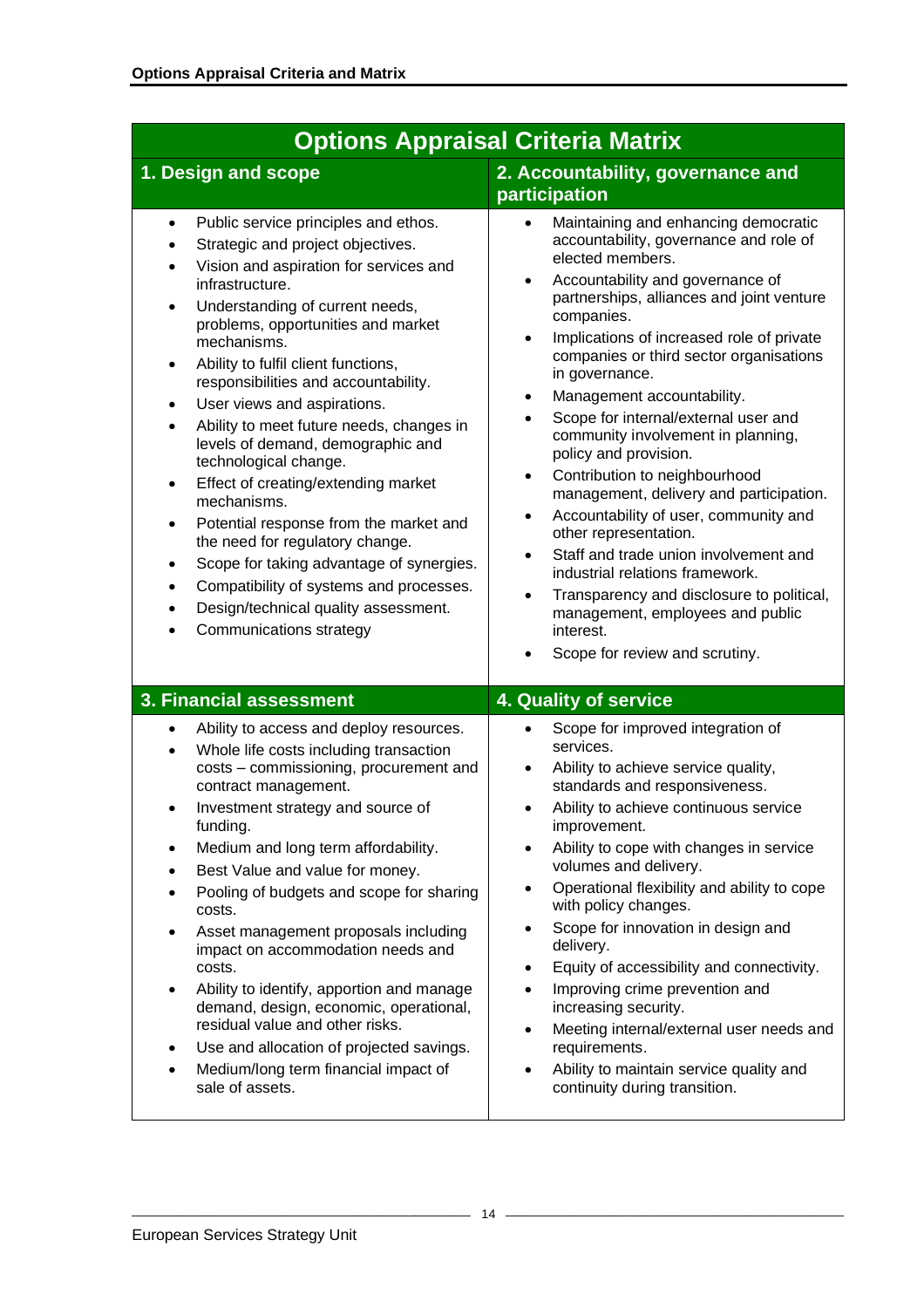| 5. Local/regional economy and<br>community well being                                                                                                                                                                                                                                                                                                                                                                                                                                                                                                                                                                                                                                                                                                                                                 | <b>6. Quality of employment</b>                                                                                                                                                                                                                                                                                                                                                                                                                                                                                                                                                                                                                                                                                                                                                                                                                                                                                                                                                            |
|-------------------------------------------------------------------------------------------------------------------------------------------------------------------------------------------------------------------------------------------------------------------------------------------------------------------------------------------------------------------------------------------------------------------------------------------------------------------------------------------------------------------------------------------------------------------------------------------------------------------------------------------------------------------------------------------------------------------------------------------------------------------------------------------------------|--------------------------------------------------------------------------------------------------------------------------------------------------------------------------------------------------------------------------------------------------------------------------------------------------------------------------------------------------------------------------------------------------------------------------------------------------------------------------------------------------------------------------------------------------------------------------------------------------------------------------------------------------------------------------------------------------------------------------------------------------------------------------------------------------------------------------------------------------------------------------------------------------------------------------------------------------------------------------------------------|
| Scope for increased collaboration and<br>shared services.<br>Job creation opportunities and overall<br>growth or decline in employment.<br>Increasing level of education and skills in<br>$\bullet$<br>workforce and labour market.<br>Provide accessible secure jobs for local<br>$\bullet$<br>unemployed people and other<br>disadvantaged groups.<br>Assess impact of distributional and<br>$\bullet$<br>transitional effects on the local and<br>regional economy.<br>Developing role of public sector in the<br>$\bullet$<br>economy and in particular sectors.<br>Community well being and cohesion.<br>$\bullet$<br>Contribution to regeneration and<br>economic development strategies.<br>Increase capacity for innovation and<br>٠<br>research and development.<br>Avoidance of offshoring. | Impact of employment models.<br>$\bullet$<br>Ability and resources to fulfil TUPE,<br>$\bullet$<br><b>TUPE Plus and Code of Practice</b><br>obligations.<br>Ability to meet core labour standards.<br>$\bullet$<br>Implications of TUPE avoidance<br>$\bullet$<br>strategies - spot purchasing, changing<br>method of service production.<br>Sharing/pooling of staff arrangements.<br>٠<br>Quality/security of terms and conditions.<br>$\bullet$<br>Quality/security of pensions for existing<br>$\bullet$<br>and new staff.<br>Ability to recruit/retain staff and<br>$\bullet$<br>avoidance of two-tier workforce.<br>Trade union representation and facilities.<br>$\bullet$<br>Workplace and community training and<br>$\bullet$<br>learning including workforce skills.<br>Access/provision to childcare and family<br>$\bullet$<br>friendly policies.<br>Changes to working practices.<br>$\bullet$<br>Impact on health and safety in the<br>$\bullet$<br>workplace and community. |
| 7. Sustainable development                                                                                                                                                                                                                                                                                                                                                                                                                                                                                                                                                                                                                                                                                                                                                                            | 8. Ability to address social justice and<br><b>inequalities</b>                                                                                                                                                                                                                                                                                                                                                                                                                                                                                                                                                                                                                                                                                                                                                                                                                                                                                                                            |
| High quality affordable and sustainable<br>$\bullet$<br>housing.<br>Impact on developing local/regional<br>production and supply chains.<br>Sustainability of construction methods<br>and buildings.<br>Access to parks, open space and<br>recreational activities.<br>Transport/access to health, education<br>$\bullet$<br>and other services.<br>Increasing participation in arts, local<br>$\bullet$<br>culture and heritage.<br>Improved community safety and reduced<br>$\bullet$<br>accidents.<br>Environmental impact and quality<br>٠<br>including air quality, landscape, noise,<br>climate change, biodiversity; recycling,<br>reusing and minimising waste, and<br>efficient use of energy and water.<br>Economic and social costs of<br>environmental damage.                            | Proposals for reducing/eliminating health<br>$\bullet$<br>and other inequalities and discrimination<br>- race, gender, disability, age, sexual<br>orientation, religion and belief.<br>Progress in reducing inequalities in<br>$\bullet$<br>health and social care, education,<br>housing and transport.<br>Distributional analysis of costs and<br>$\bullet$<br>benefits and opportunities - by income,<br>gender, ethnic group, age, disability and<br>by area, city and region.<br>Redistribution and improvement in life<br>$\bullet$<br>chances.<br>Workplace equalities and diversity.<br>$\bullet$<br>Accessibility to work, facilities and<br>$\bullet$<br>services.<br>Contribution to building community<br>$\bullet$<br>capacity, power, and participation of<br>minority groups.                                                                                                                                                                                               |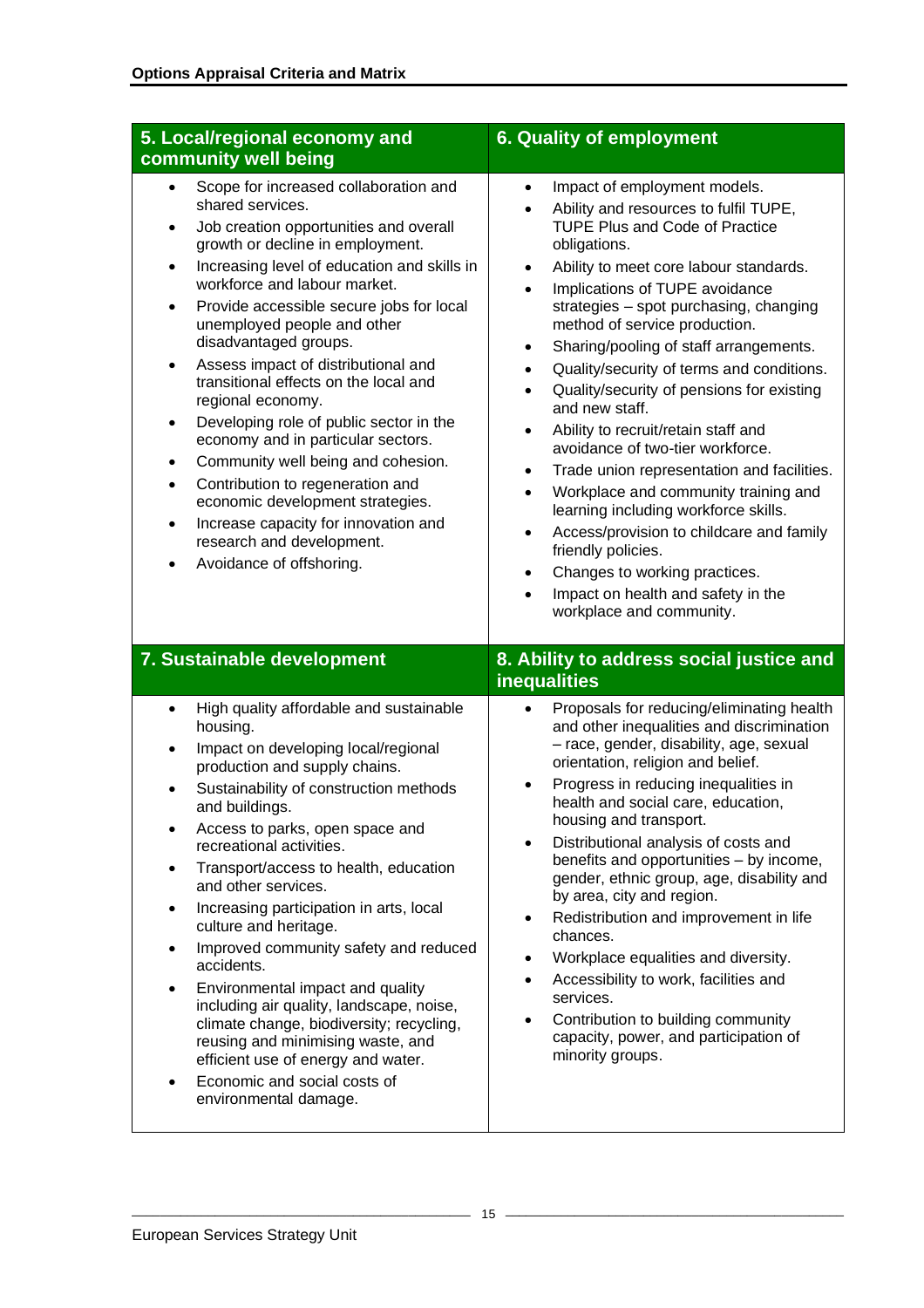| 9. Capability, management and<br>intellectual knowledge                                                                                                                                                                                                                                                                                                                                                                                                                                                               | 10. Organisational arrangements                                                                                                                                                                                                                                                                                                                                                                                                                                                                                                                                                                                                                                         |
|-----------------------------------------------------------------------------------------------------------------------------------------------------------------------------------------------------------------------------------------------------------------------------------------------------------------------------------------------------------------------------------------------------------------------------------------------------------------------------------------------------------------------|-------------------------------------------------------------------------------------------------------------------------------------------------------------------------------------------------------------------------------------------------------------------------------------------------------------------------------------------------------------------------------------------------------------------------------------------------------------------------------------------------------------------------------------------------------------------------------------------------------------------------------------------------------------------------|
| Retention of key skills and intellectual<br>$\bullet$<br>knowledge.<br>Capability to secure and manage<br>$\bullet$<br>objectives.<br>Ability to manage cultural change.<br>$\bullet$<br>Ability to operate within regulatory<br>$\bullet$<br>frameworks.<br>Transferability of skills and change to<br>$\bullet$<br>rest of authority.<br>Contribution to neighbourhood<br>$\bullet$<br>management initiatives.<br>Ability to manage project to conclusion.<br>$\bullet$<br>Exit strategies, implications and costs. | Legal powers to act.<br>$\bullet$<br>Organisational structures and delivery<br>$\bullet$<br>options.<br>Scope for collaboration and consortia<br>$\bullet$<br>arrangements with other public bodies.<br>Organisational flexibility to respond to<br>$\bullet$<br>changing circumstances.<br>Impact of establishing new organisations<br>$\bullet$<br>on existing structures and accountability.<br>Impact of transfer of services and<br>$\bullet$<br>functions to/from public bodies including<br>arms length organisations and trusts.<br>Capability and willingness of third sector<br>to provide services.                                                          |
| 11. Added Value<br>Proposals over and above the core<br>$\bullet$<br>requirements of the project.<br>Additional community benefits negotiated<br>$\bullet$<br>during procurement process (local<br>labour, training, facilities via Section 106<br>agreement).<br>The creation of public value $-$ a holistic<br>$\bullet$<br>rather than sectoral approach, public<br>perception of fairness and distributional<br>equity, and taking account of the needs<br>of future generations.                                 | 12. Corporate impact on the authority<br>Impact on corporate policies and<br>$\bullet$<br>priorities.<br>Effect on integration/coordination of<br>$\bullet$<br>services.<br>Degree of organisational change<br>$\bullet$<br>required.<br>Impact on viability of in-house provision.<br>$\bullet$<br>Employment knock-on effects in other<br>$\bullet$<br>directorates.<br>Assessment of effects on provision of<br>$\bullet$<br>similar services to internal and external<br>users.<br>Assessment of effects on central<br>$\bullet$<br>services.<br>Assessment of any wider costs impact.<br>$\bullet$<br>Specific corporate risks with service<br>$\bullet$<br>model. |

Source: European Services Strategy Unit, 2007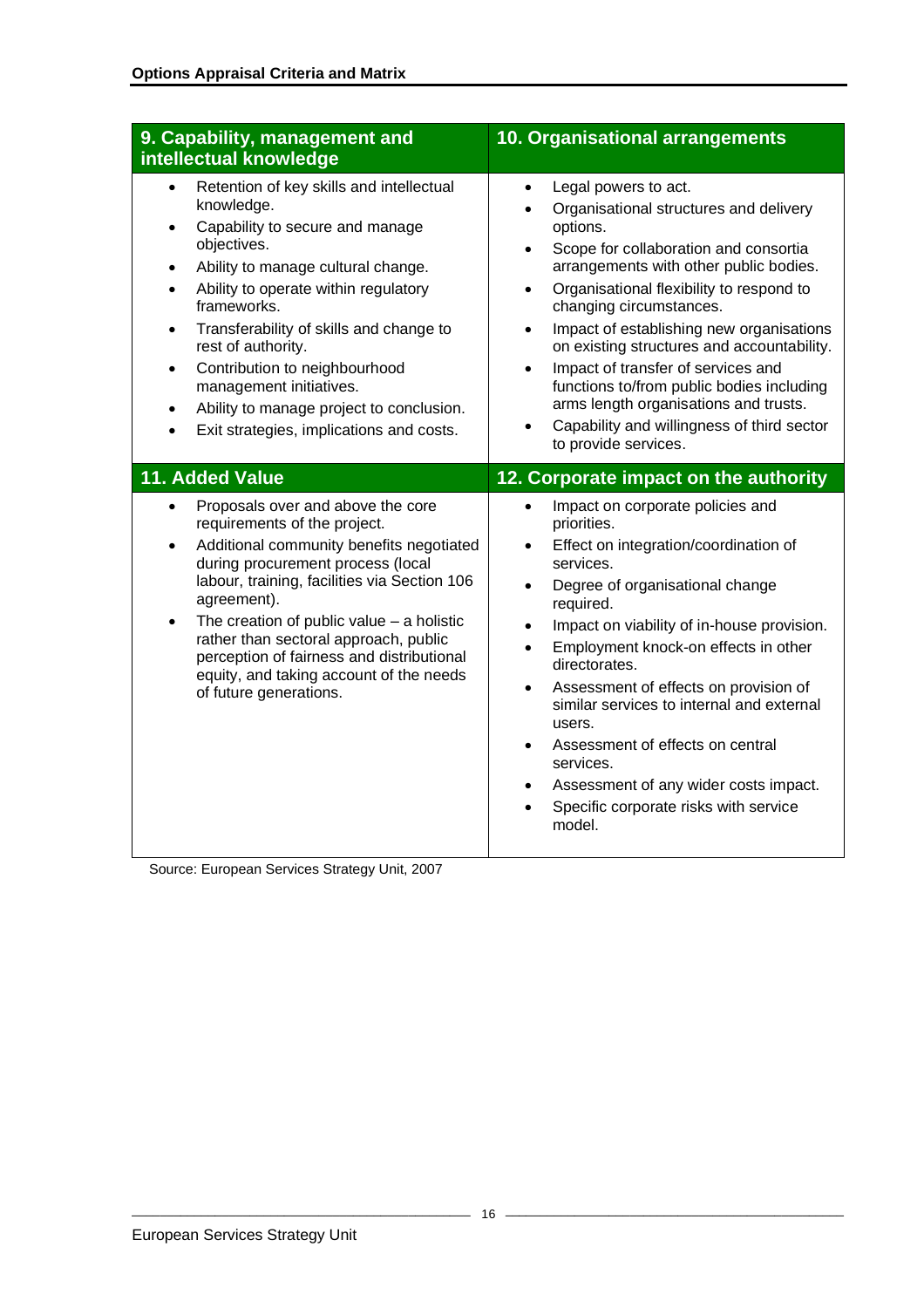# **References**

Cabinet Office (2003) Quality in Qualitative Evaluation: A framework for assessing research evidence, National Centre for Social Research, August, London. [www.policyhub.gov.uk](http://www.policyhub.gov.uk/)

Cabinet Office (2004) The Magenta Book: Guidance Notes for Policy Evaluation and Analysis, September, London. [www.cabinetoffice.gov.uk](http://www.cabinetoffice.gov.uk/)

Cabinet Office (2006) Regulatory Impact Assessment (RIA) <http://www.cabinetoffice.gov.uk/regulation/ria/overview/index.asp>

Cabinet Office (2007) Impact Assessment Guidance, London. [http://www.cabinetoffice.gov.uk](http://www.cabinetoffice.gov.uk/)

Centre for Public Services (1994) A Detailed Handbook on Tender Evaluation: Public Services Practice No 1, Sheffield.

Department for Communities and Local Government (2007) Adjusting for Optimism Bias in regeneration Projects and Programmes: General Guidance Note, March, London. [www.communities.gov.uk](http://www.communities.gov.uk/)

Department of Health (2007) Draft Guidance on Health in Strategic Environmental Assessment, London. [www.dh.gov.uk](http://www.dh.gov.uk/)

Environment Agency (2005) Using Science to Create a Better Place: Developing Social Appraisal Criteria for the Environment Agency, September, Bristol. [www.environment-agency.gov.uk](http://www.environment-agency.gov.uk/)

European Services Strategy Unit (2006) Employment Risk Matrix, Sustainable Cities Research Institute, Northumbria University, Newcastle upon Tyne. [www.european-services](http://www.european-services-strategy.org.uk/outsourcinglibrary)[strategy.org.uk/outsourcing-library.](http://www.european-services-strategy.org.uk/outsourcinglibrary)

European Services Strategy Unit (2007) Shared Services in Britain, for Australian Institute for Social Research and Public Services Association, May, Newcastle. [www.european-services-strategy.org.uk](http://www.european-services-strategy.org.uk/)

European Services Strategy Unit (2007) Shared Services Strategic Framework, May, Newcastle. [www.european-services-strategy.org.uk](http://www.european-services-strategy.org.uk/)

House of Commons Environmental Audit Committee (2007) Regulatory Impact Assessment and Policy Appraisal, Third Report, Session 2006/07, HC 353, March, London.

<http://www.publications.parliament.uk/pa/cm/cmenvaud.htm>

HM Treasury (2003) The Green Book: Appraisal and Evaluation in Central Government, London. [http://www.hm-treasury.gov.uk./media/785/27/Green\\_Book\\_03.pdf](http://www.hm-treasury.gov.uk./media/785/27/Green_Book_03.pdf)

HM Treasury (2005) Supplementary Green Book Guidance: Optimism Bias, London. [http://www.hm](http://www.hm-treasury.gov.uk/media/885/68/GreenBook_optimism_bias.pdf)[treasury.gov.uk/media/885/68/GreenBook\\_optimism\\_bias.pdf](http://www.hm-treasury.gov.uk/media/885/68/GreenBook_optimism_bias.pdf)

HM Treasury (2005) Managing Risks to the Public: Appraisal Guidance, June, London. [http://www.hm](http://www.hm-treasury.gov.uk./media/3E3/EE/managingrisks_appraisal220705.pdf)[treasury.gov.uk./media/3E3/EE/managingrisks\\_appraisal220705.pdf](http://www.hm-treasury.gov.uk./media/3E3/EE/managingrisks_appraisal220705.pdf)

Newcastle City Council (2004) Corporate Procurement Strategy, Newcastle upon Tyne.

Office of Fair Trading (2007) Completing Competition Assessments in impact assessment, February, London. [www.oft.gov.uk](http://www.oft.gov.uk/)

Office of Government Commerce (2006) Social Issues in Purchasing, February, London. [www.oft.gov.uk](http://www.oft.gov.uk/)

UNISON Northern (2005) Procurement Toolkit for Local Government, Newcastle upon Tyne, [www.european-services-strategy.org.uk](http://www.european-services-strategy.org.uk/)

4ps (2004) The Outline Business Case: Project and Procurement Support for Local Authorities, May, London. [www.4ps.gov.uk/](http://www.4ps.gov.uk/)

4ps (2004) Options Appraisal and the Outline Business Case, London. [www.4ps.gov.uk/](http://www.4ps.gov.uk/)

4ps (2006) Local Authority Corporate and Transactional Services: Guidance on Collaborative Options Evaluation and Appraisal of Service Delivery Models, London. [www.4ps.gov.uk/](http://www.4ps.gov.uk/)